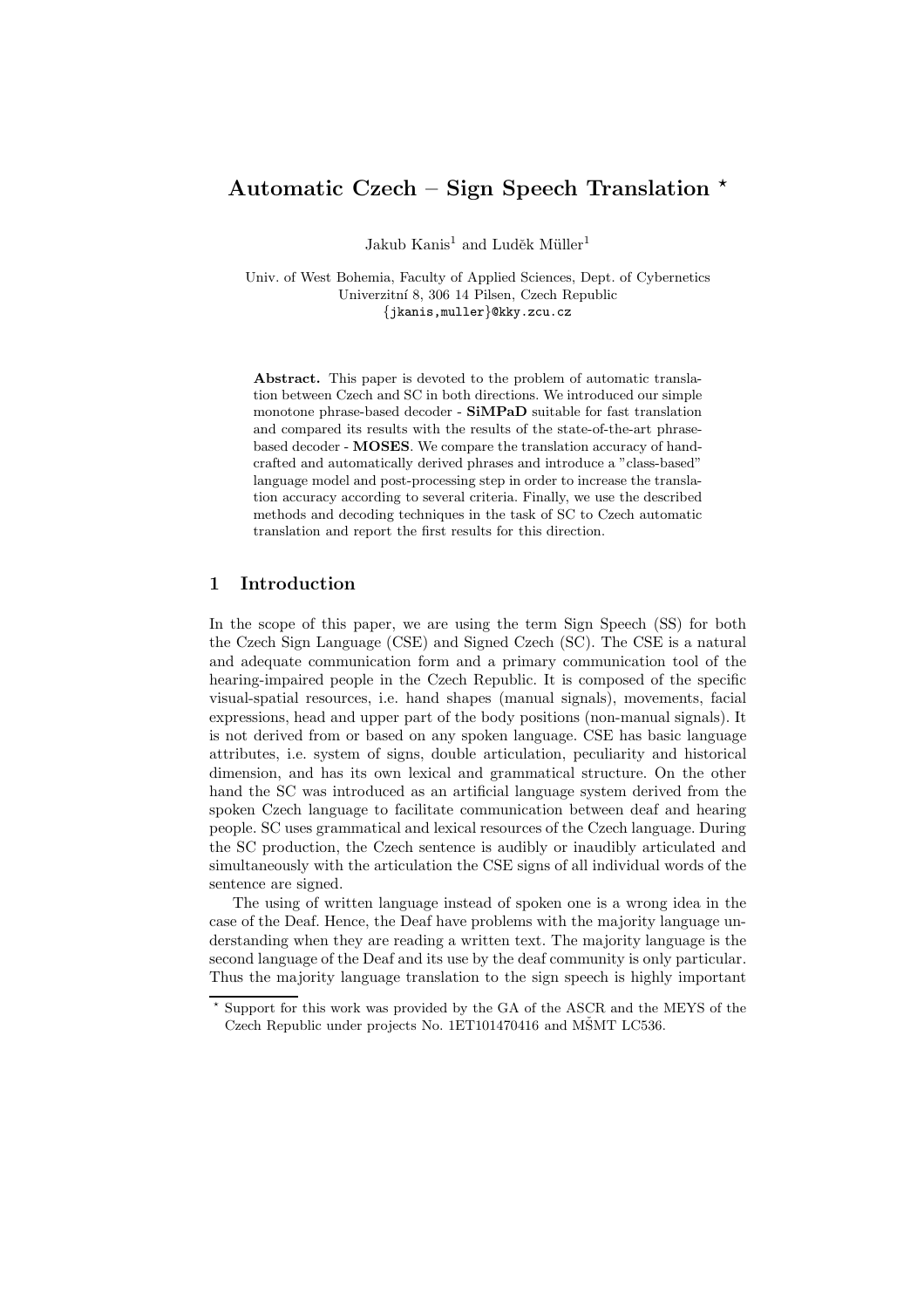for better Deaf orientation in the majority language speaking world. Currently human interpreters provide this translation, but their service is expensive and not always available. A full dialog system (with ASR and Text-to-Sign-Speech (TTSS) [1] systems on one side (from spoken to sign language) and Automatic-Sign-Speech-Recognition (ASSR) and TTS systems on second side (from sign to spoken language)) represents a solution which does not intent to fully replace the interpreters, but its aim is to help in everyday communication in selected constraint domains such as post office, health care, traveling, etc. An important part of TTSS (conversion of written text to SS utterance (animation of avatar)) and ASSR systems is an automatic translation system which is able to make an automatic translation between the majority and the sign language.

In rest of this paper we describe our phrase-based translation system (for both directions: Czech to SC and SC to Czech). We compare the translation accuracy of a translation system based on phrases manually defined in the process of training corpus creation (phrases defined by annotators) with accuracy of the system based on phrases automatically derived from the corpus in the training process of Moses decoder [2]. In addition, we introduce a "class-based" language model based on the semantic annotation of the corpus and the post-processing method for Czech to SC translation.

#### 2 Phrase-Based Machine Translation

The machine translation model is based on the noisy channel model scheme. When we apply the Bayes rule on the translation probability  $p(\mathbf{t}|\mathbf{s})$  for translating a sentence  $s$  in a source language into a sentence  $t$  in a target language we obtain:

#### $argmax_{t}p(t|s) = argmax_{t}p(s|t)p(t)$

Thus the translation probability  $p(\mathbf{t}|\mathbf{s})$  is decomposed into two separate models: a translation model  $p(s|t)$  and a language model  $p(t)$  that can be modeled independently. In the case of phrase-based translation the source sentence s is segmented into a sequence of I phrases  $\bar{s}_1^I$  (all possible segmentations has the same probability). Each source phrase  $\bar{s}_i$ ,  $i = 1, 2, ..., I$  is translated into a target phrase  $\bar{t}_i$  in the decoding process. This particular *ith* translation is modeled by a probability distribution  $\phi(\bar{s}_i|\bar{t}_i)$ . The target phrases can be reordered to get more precise translation. The reordering of the target phrases can be modeled by a relative distortion probability distribution  $d(a_i-b_{i-1})$  as in [3], where  $a_i$  denotes the start position of the source phrase which was translated into the  $ith$  target phrase, and  $b_{i-1}$  denotes the end position of the source phrase translated into the  $(i-1)th$  target phrase. Also a simpler distortion model  $d(a_i-b_{i-1}) = \alpha^{|a_i-b_{i-1}-1|}$ [3], where  $\alpha$  is a predefined constant, can be taken. The best target output sentence  $t_{best}$  for a given source sentence s then can be acquired as:

$$
\mathbf{t_{best}} = \mathrm{argmax}_{\mathbf{t}} p(\mathbf{t}|\mathbf{s}) = \prod_{i=1}^{I} [\phi(\bar{s}_i|\bar{t}_i) d(a_i - b_{i-1})] p_{LM}(\mathbf{t})
$$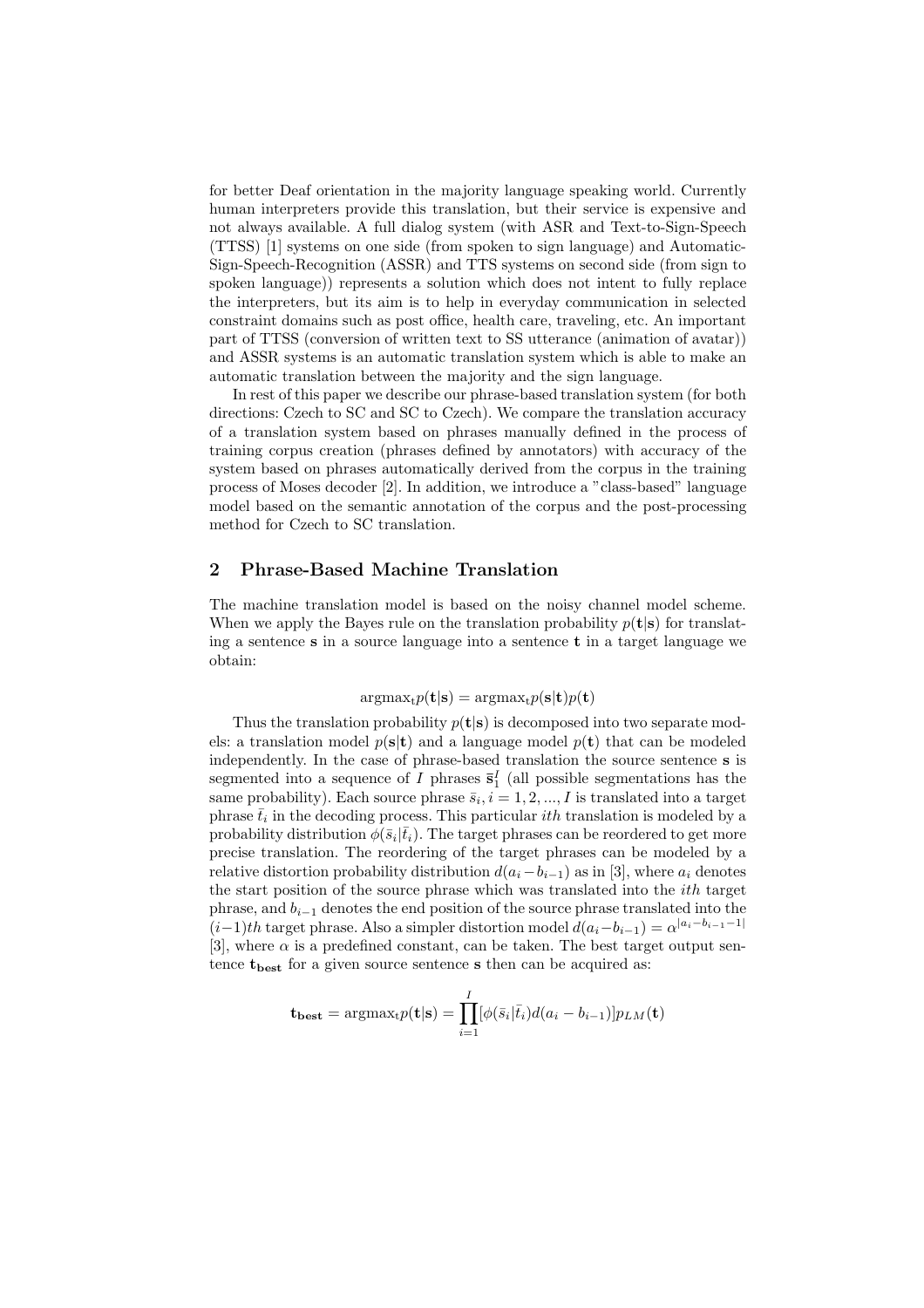Where  $p_{LM}(\mathbf{t})$  is a language model of the target language (usually a trigram model with some smoothing usually built from a huge portion of target language texts). Note, that more sophisticated model in [3] uses more probabilities as will be given in Section 4.1

## 3 Tools and Evaluation Methodology

#### 3.1 Data

The main resource for the statistical machine translation is a parallel corpus which contains parallel texts of both the source and the target language. Acquisition of such a corpus in case of SS is complicated by the absence of the official written form of both the CSE and the SC. Therefore for all our experiments we use the Czech to Signed Czech (CSC) parallel corpus ([4]).

The CSC corpus contains 1130 dialogs from telephone communication between customer and operator in a train timetable information center. The parallel corpus was created by semantic annotation of several hundreds of dialog and by adding the SC translation of all dialogs. A SC sentence is written as a sequence of CSE signs. The whole CSC corpus contains 16 066 parallel sentences, 110 033 running words and 109 572 running signs, 4082 unique words and 720 unique signs. Every sentence of the CSC corpus has assigned the written form of the SC translation, a type of the dialog act, and its semantic meaning in a form of semantic annotation. For example (we use English literacy translation) for Czech sentence: good day I want to know how me it is going in Saturday morning to brno we have the SC translation: good\_day I want know how  $\Box$  go in Saturday morning to brno and for the part: good day the dialog act: *conversational domain="frame"* + speech  $act="opening"$  and the semantic annotation: *semantics="GREETING"*. The dialog act: *conver*sational domain="task" + speech\_act="request info and semantic annotation: semantics="DEPARTURE(TIME, TO(STATION))" is assigned to the rest of the sentence. The corpus contains also handcrafted word alignment (added by annotators during the corpus creation) of every Czech – SC sentence pair. For more details about the CSC corpus see [4].

#### 3.2 Evaluation Criteria

We use the following criteria for evaluation of our experiments. The first criterion is Sentence Error Rate (SER): It is a ratio of the number of incorrect sentence translations to the number of all translated sentences. The second criterion is Word Error Rate (WER): This criterion is adopted from ASR area and is defined as the Levensthein edit distance between the produced translation and the reference translation in percentage (a ratio of the number of all deleted, substituted and inserted produced words to the total number of reference words). The third criterion is Position-independent Word Error Rate (PER): it is simply a ratio of the number of incorrect translated words to the total number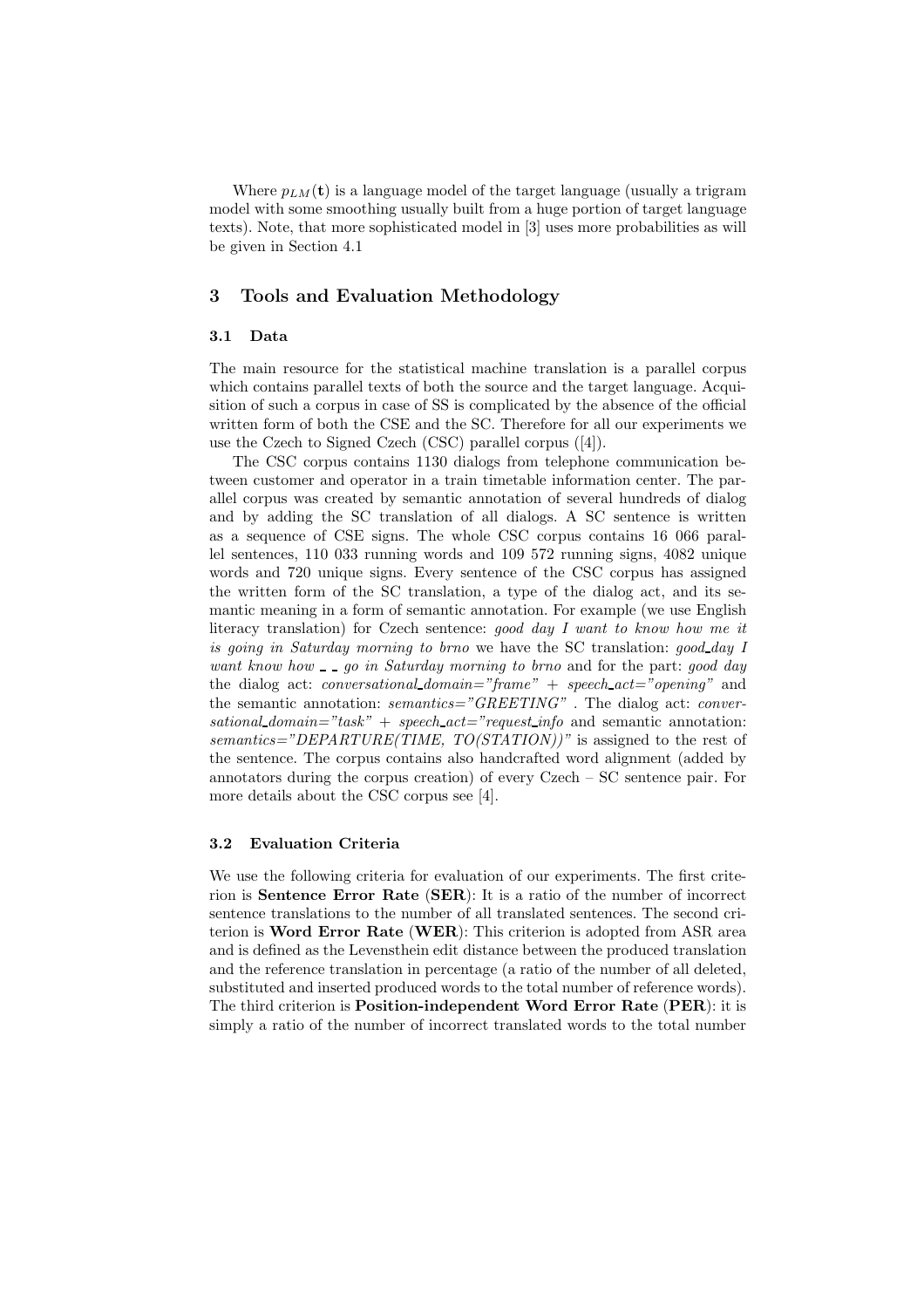of reference words (independent on the word order). The last criterion is BLEU score  $([5])$ : it counts modified n-gram precision for output translation with respect to the reference translation. A lower value of the first three criteria and a higher value of the last one indicate better i.e. more precise translation.

#### 3.3 Decoders

We are using two different phrase-based decoders in our experiments. The first decoder is freely available state-of-the-art factored phrase-based beam-search decoder - MOSES ([2]). Moses can work with factored representation of words (i.e. surface form, lemma, part-of-speech, etc.) and uses a beam-search algorithm, which solves a problem of the exponential number of possible translations (due to the exponential number of possible alignments between source and target translation), for efficient decoding. The training tools for extracting of phrases from the parallel corpus are also available, i.e. the whole translation system can be constructed given a parallel corpus only. For language modeling we use the SRILM<sup>1</sup> toolkit.

The second decoder is our simple monotone phrase-based decoder - SiM-PaD. The monotonicity means using the monotone reordering model, i.e. no phrase reordering is permitted. In the decoding process we choose only one alignment which is the one with the longest phrase coverage (for example if there are three phrases:  $p_1$ ,  $p_2$ ,  $p_3$  coverage three words:  $w_1$ ,  $w_2$ ,  $w_3$ , where  $p_1 = w_1 + w_2$ ,  $p_2 = w_3$ ,  $p_3 = w_1 + w_2 + w_3$ , we choose the alignment which contains phrase  $p_3$  only). Standard Viterbi algorithm is used for the decoding. SiMPaD uses  $SRILM<sup>1</sup>$  language models.

#### 4 Experiments

#### 4.1 Phrases Comparison

We compared the translation accuracy of handcrafted phrases with the accuracy of phrases automatically derived from the CSC corpus. The handcrafted phrases were simply obtained from the corpus. The phrase translation probability was estimated by the relative frequency ([3]):

$$
\phi(\bar{s}_i|\bar{t}_i) = \frac{count(\bar{s}_i, \bar{t}_i)}{\sum_{\bar{s}_i} count(\bar{s}_i, \bar{t}_i)}
$$

We used training tools of Moses decoder for acquiring the automatically derived phrases. The phrases were acquired from Giza++ word alignment of parallel corpus (word alignment established by Giza++<sup>2</sup> toolkit) by some heuristics (we used the default heuristic). There are many parameters which can be specified in the training and decoding process. Unless otherwise stated we used

<sup>1</sup> available at http://www.speech.sri.com/projects/srilm/download.html

<sup>2</sup> available at http://www.isi.edu/∼och/GIZA++.html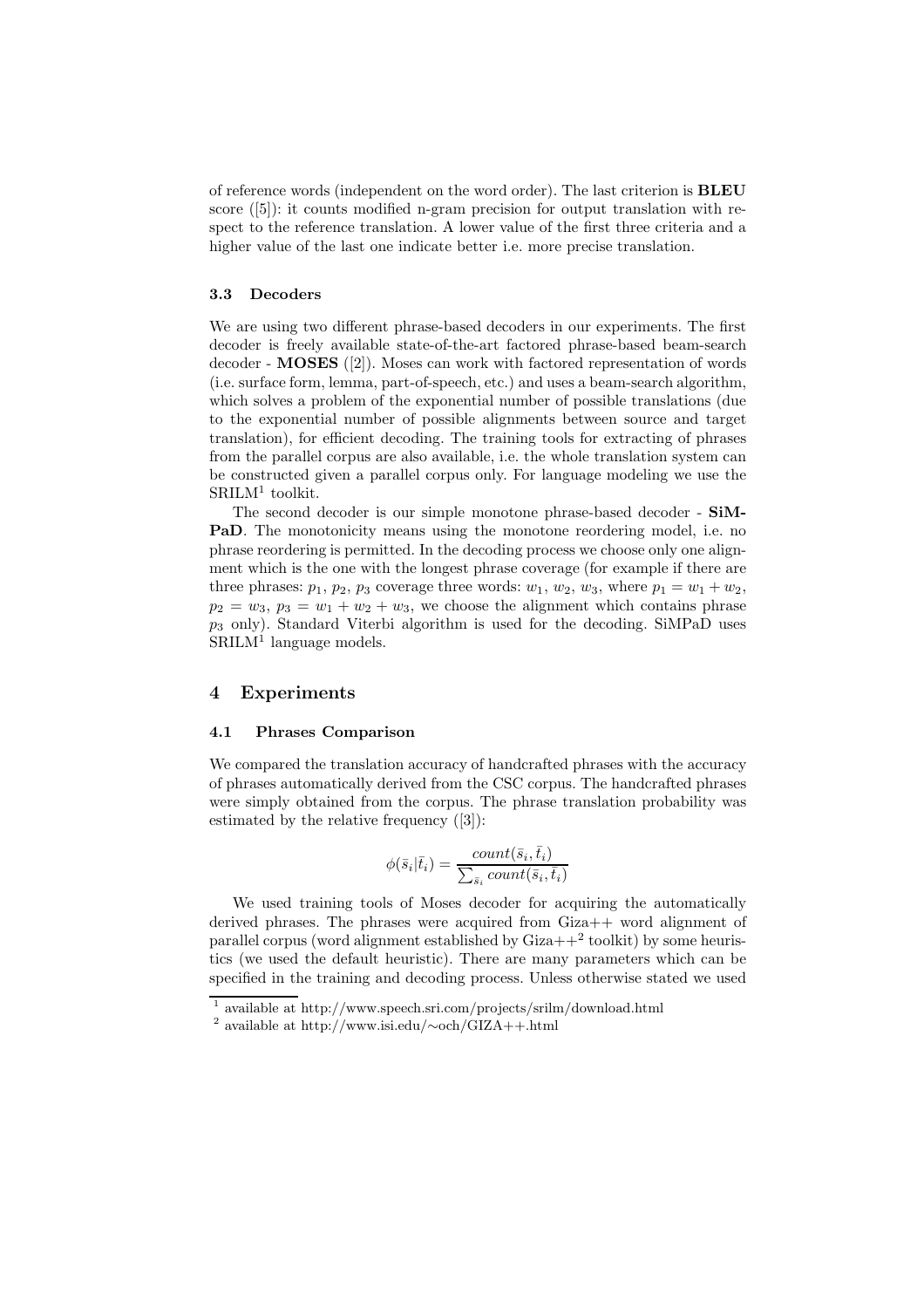default values of parameters (for more details see Moses' documentation in [2]). The result of training is a table of phrases with five probabilities of the translation model: phrase translation probabilities  $\phi(\bar{s}_i|\bar{t}_i)$  and  $\phi(\bar{t}_i|\bar{s}_i)$ , lexical weights  $p_w(\bar{s}_i|\bar{t}_i)$  and  $p_w(\bar{t}_i|\bar{s}_i)$  (for details see [3]) and phrase penalty (always equal  $e^1 = 2.718$ .

For comparison of results we carried out 20 experiments with various partitioning of data to the training and test set. The average results are reported in Table 1. The first column shows results of Moses decoder run on the handcrafted phrase table (phrase translation probability  $\phi(\bar{s}_i|\bar{t}_i)$  only - HPH). The second column comprises results of Moses with automatically derived phrases (again phrase translation probability  $\phi(\bar{s}_i|\bar{t}_i)$  only APH PTS) and the third column contains results of Moses with automatically derived phrases and with all five translation probabilities (APH ALL). The same language model was used in all three cases. The best results are in boldface. We used the standard sign test for the statistical significance determination. All results are given on the level of significance  $= 0.05$ .

Table 1. The translation results for comparison of handcrafted and automatically derived phrases.

| <b>HPH</b> | APH_PTS   APH_ALL                                                  |  |
|------------|--------------------------------------------------------------------|--|
|            | SER[%] $ 45.30 \pm 2.40 $ 44.21 $\pm$ 2.92 45.30 $\pm$ 2.40        |  |
|            | BLEU $(65.17 \pm 1.83)$ 67.47 $\pm$ 1.92 68.77 $\pm$ 1.72          |  |
|            | $ \text{WER}[\%] 20.74 \pm 1.31 17.42 \pm 1.23 16.37 \pm 1.02 $    |  |
|            | $\overline{\text{PER}[\%]}$ 11.78 ± 0.77 12.01 ± 0.89 11.22 ± 0.82 |  |

The results show that the automatically acquired phrases have the same or better translation accuracy than the handcrafted ones. The best result we got for automatically acquired phrases with full translation model (all five translation probabilities used in decoding process APH FULL). However, there is a difference in size of phrase tables. The table of automatically acquired phrases contains 273 226 items (phrases of maximal length 7, the whole corpus) while the table of handcrafted phrases contains 5415 items only. The size of phrase table affects a speed of translation, the smaller table the faster decoding.

### 4.2 "Class-based" Language Model

As well as in the area of ASR, there are problems with out-of-vocabulary words (OOV) in automatic translation area. We can translate only words which are in the translation vocabulary (we know their translation to the target language). By the analysis of the translation results we found that many OOV words are caused by missing a station or a personal name. Because the translation is limited to the domain of dialogs in train timetable information center, we decided to solve the problem of OOV words similarly as in work [6], where the class-based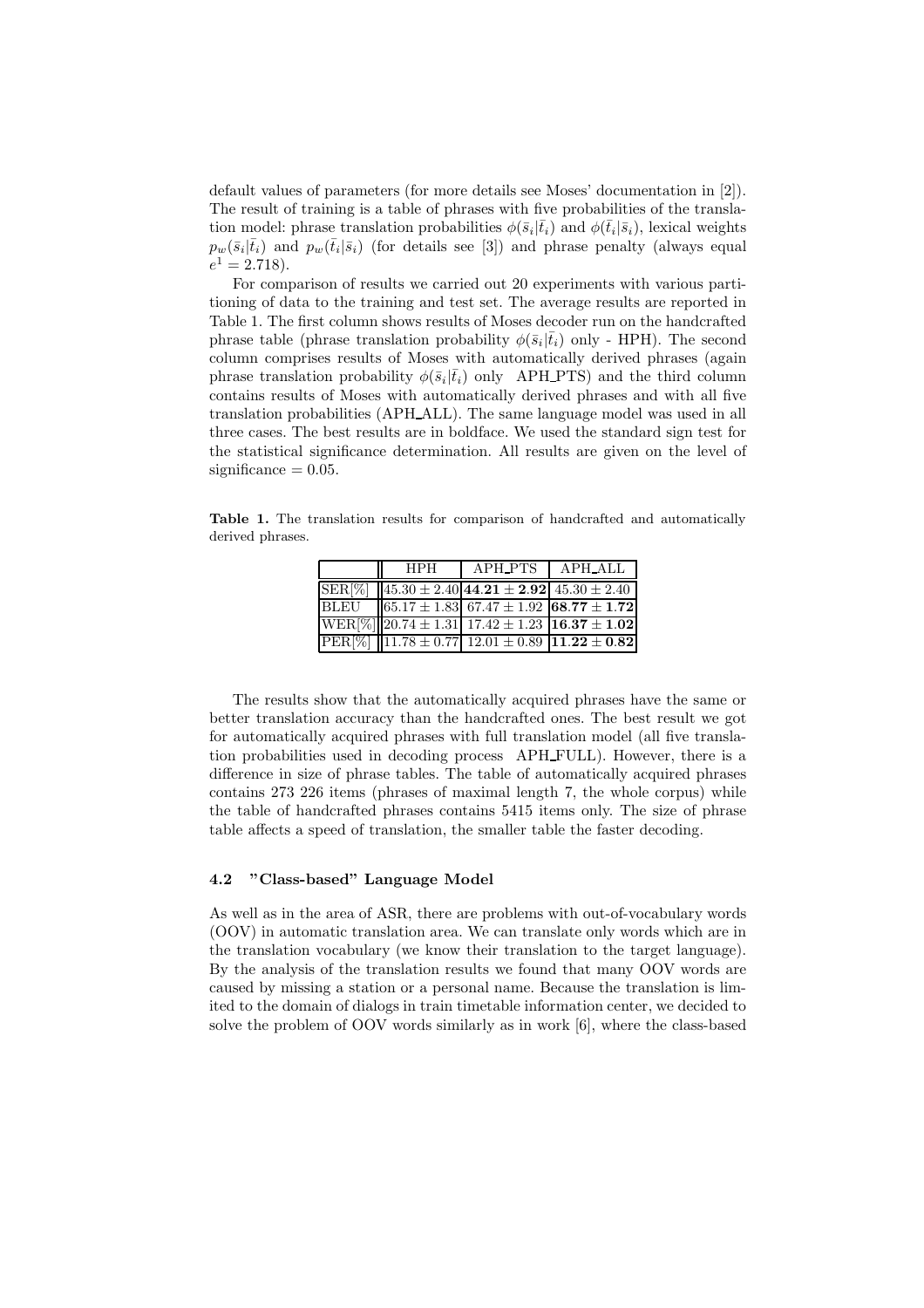language model was used for the real-time closed-captioning system of TV icehockey commentaries. The classes of player's names, nationalities and states were added into the standard language model in this work. Similarly, we added two classes into our language model - the class for all known station names: STATION and the class for all known personal names: PERSON. Because the semantic annotation of corpus contains station and personal names, we can simply replace these names by relevant class in training and test data and collect a vocabulary of all station names for their translation (the personal names are always spelled). Table 2 describes the results of comparison of both decoders with and without "class-based" language model. We carried out 20 experiments with a various partitioning of data to the training and test set. The standard sign test was used for statistical significance determination. The significantly better results are in boldface. In the first column there are the results of SiMPaD with a trigram language model of phrases (SiMPaD LMP) and in the second one the results of SiMPaD with a trigram "class-based" language model of phrases (SiM-PaD CLMP). Because SiMPaD uses the table of handcrafted phrases (no more than 5.5k phrases), the used language model is based on phrases too. In the third and fourth column there are results of the Moses decoder (the phrase table of automatically acquired phrases was used) with the trigram language model (Moses LM) and with the trigram "class-based" language model (Moses CLM).

Table 2. The results for comparison of decoding with and without "class-based" language model.

|           |                                   | SiMPaD_LMP SiMPaD_CLMP   Moses_LM   Moses_CLM                                                       |  |
|-----------|-----------------------------------|-----------------------------------------------------------------------------------------------------|--|
| $SER[\%]$ |                                   | $\parallel$ 44.84 ± 1.96 $\parallel$ 42.11 ± 2.16 $\parallel$ 45.30 ± 2.40 $\parallel$ 42.94 ± 2.20 |  |
|           | BLEU $\parallel$ 67.92 $\pm$ 1.93 | 70.68 ± 1.73 $(68.77 \pm 1.72)$ 71.17 $\pm$ 1.69                                                    |  |
|           | $WER[\%]$ 16.02 ± 1.08            | $14.61 \pm 0.96$ $ 16.37 \pm 1.02 15.07 \pm 1.00 $                                                  |  |
|           | $PER[\%]$ 13.30 ± 0.91            | $11.97 \pm 0.80$ 11.22 $\pm$ 0.82 9.94 $\pm$ 0.77                                                   |  |

The "class-based" language model is better than the standard word-based one in all cases, for both decoders and in all criteria. The perplexity of language model was reduced to about 29 % on average in the case of phrase-based models (SiMPaD) and about 28 % in the case of word-based models (Moses), from  $44.45 \pm 4.66$  to  $31.60 \pm 3.38$  and from  $38.69 \pm 3.79$  to  $27.99 \pm 2.76$ , respectively. The number of OOV words was reduced to about 53 % on average for phrasebased and about 63  $\%$  for word-based models (from 1.80  $\%$  to 0.85  $\%$  and from 1.43 % to 0.54 %, respectively).

#### 4.3 Post-processing Enhancement

We found out that for translation from the Czech to the SC we can obtain even better result when we use an additional post-processing method. Firstly, we can remove the words which are omitted in translation process (they are translated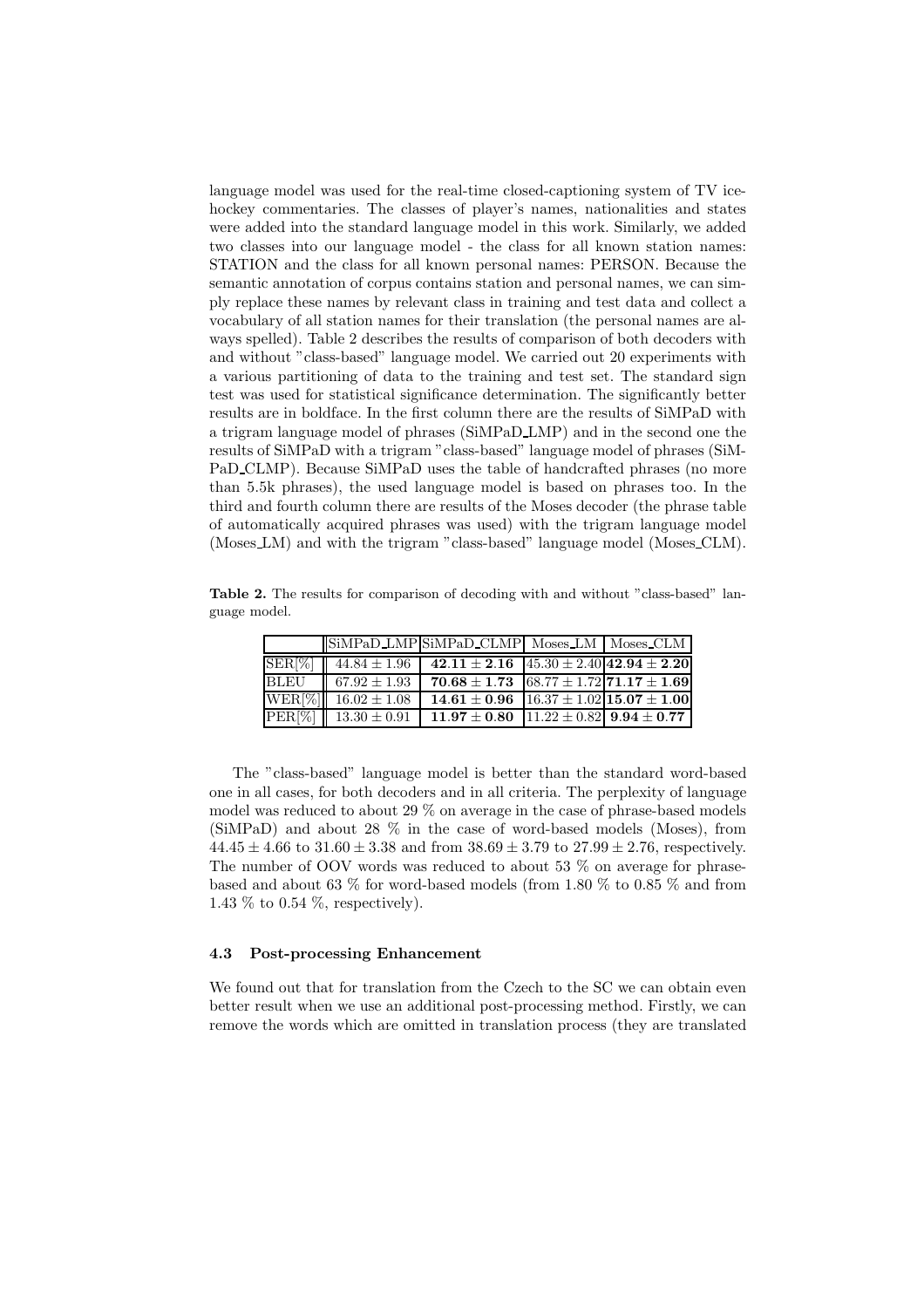into 'no translation' sign respectively) from the resulting translation. Anyway, to keep these words in training data gives better results (more detailed translation and language models). Secondly, we can substitute OOV words by a fingerspelling sign. Because the unknown words are finger spelled in the SC usually. The results for SiMPaD and Moses (suffix PP for post-processing method) are in Table 3.

Table 3. The results of post-processing method in Czech  $\implies$  Signed Czech translation.

|             |                  | SiMPaD_CLMP SiMPaD_CLMP_PP Moses_CLM Moses_CLM_PP |               |                                     |
|-------------|------------------|---------------------------------------------------|---------------|-------------------------------------|
| $SER[\%]$   | $42.11 \pm 2.16$ | $40.59 \pm 2.06$                                  |               | $ 42.94 \pm 2.20 $ 41.97 $\pm 2.20$ |
| <b>BLEU</b> | $70.68 \pm 1.73$ | $73.43 \pm 1.78$                                  |               | $71.17 \pm 1.69$ 73.64 $\pm$ 1.84   |
| $WER[\%]$   | $14.61 \pm 0.96$ | $14.23 \pm 1.06$                                  |               | $15.07 \pm 1.00$ 14.73 $\pm$ 1.16   |
| PER[%]      | $11.97 \pm 0.80$ | $9.65\pm0.78$                                     | $9.94 + 0.77$ | $8.67 \pm 0.73$                     |

#### 4.4 Czech to SC Translation

The same corpus, methods and decoders as for Czech to SC translation can be used for the inverse translation direction, i.e. from SC to Czech. The results for the SC to Czech translation are reported in Table 4. The second and the fourth columns contain results for test data where we kept also the words with 'no translation' sign and that were omitted in Czech to SC translation (suffix WL). Finally, in the first and the third columns there are results for real test data (i.e. without the words with 'no translation' sign in the Czech to SC translation direction) (suffix  $\_R$ ).

Table 4. The results for Signed Czech  $\implies$  Czech translation.

|           |                  | SiMPaD_CLMP_R SiMPaD_CLMP_WL Moses_CLM_R Moses_CLM_WL |                  |                  |
|-----------|------------------|-------------------------------------------------------|------------------|------------------|
| $SER[\%]$ | $67.84 \pm 1.56$ | $57.08 + 1.74$                                        | $64.07 + 2.71$   | $51.74 \pm 2.28$ |
| BLEU      | $39.55 \pm 1.45$ | $53.04 + 1.24$                                        | $50.23 \pm 1.80$ | $61.97 \pm 1.80$ |
| $WER[\%]$ | $36.15 \pm 1.06$ | $25.36 + 0.78$                                        | $29.65 \pm 1.16$ | $20.41 + 1.04$   |
| $PER[\%]$ | $33.04 \pm 0.99$ | $22.21 + 0.71$                                        | $26.00 \pm 1.04$ | $16.28 \pm 0.85$ |

Of course, the results for the test data containing also the words with 'no translation' sign are better, because there are more suitable words which should be in the resulting translation. Hence, for a better translation it is suitable to include the information on omitted words into the translation model. The Moses's results are better than SiMPaD's, because the word-based language model is more suitable for SC – Czech translation than phrase-based one (both trained on the corpus only).